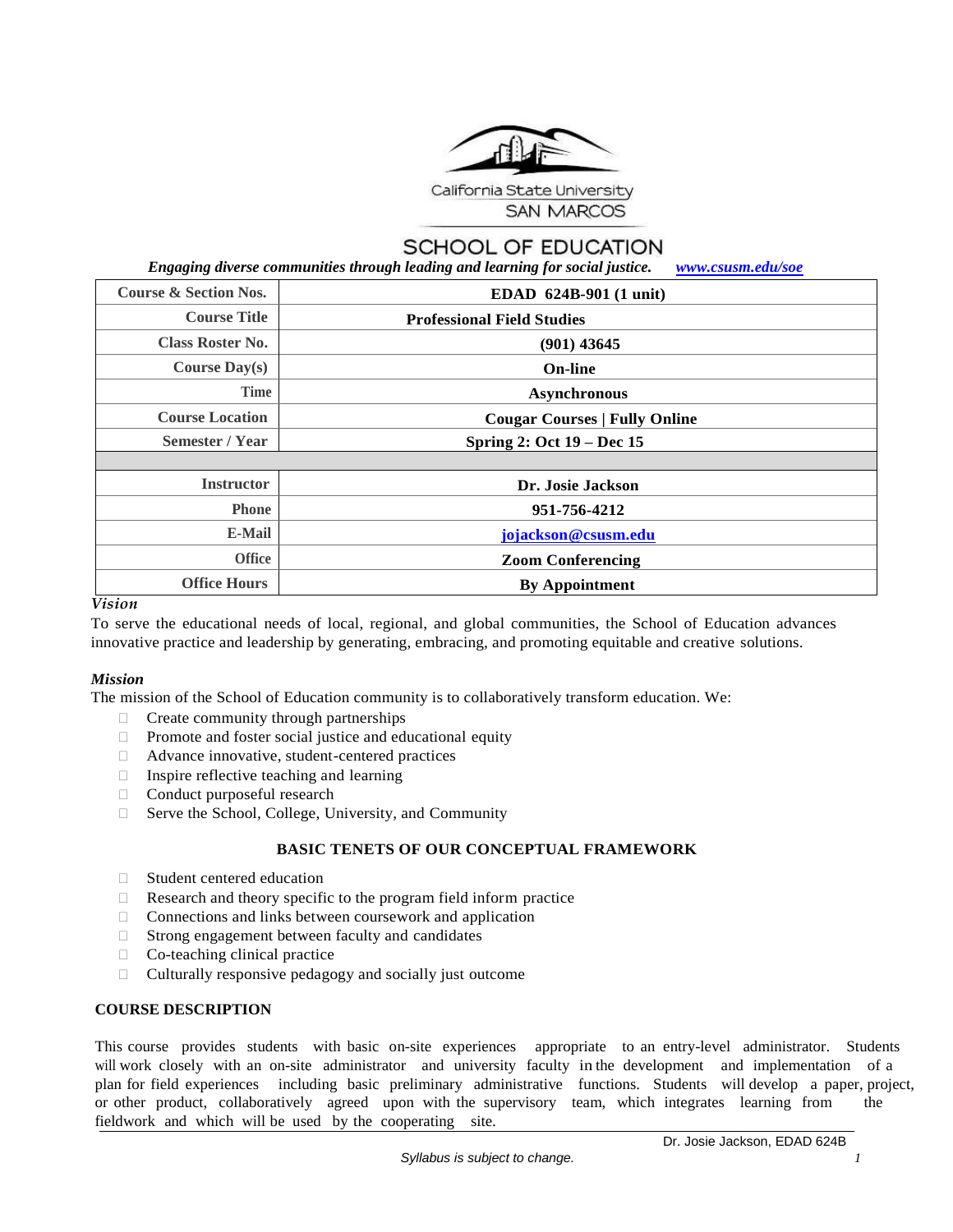# **Unique Course Requirements**

Students will engage in a minimum of 15 hours (equivalent of 1 unit) in planning and implementing the leadership field study.

# **Program Student Learning Outcomes (PSLOs)**

Students graduating with a Master of Arts in Educational Administration will master the following outcomes:

- 1. Explain how school plans, programs, and activities support the school's vision to advance the academic, linguistic, cultural, aesthetic, social-emotional, behavioral, and physical development of each student.
- 2. Recognize discriminatory practices, signs of trauma, manifestations of mental illness, and promote culturally responsive, positive and restorative strategies to address diverse student and school needs.
- 3. Use principles of positive behavior interventions, conflict resolution, and restorative justice and explain to staff and community members how these approaches support academic achievement, safety, and well-being for all students.
- 4. Engage family and community members in accomplishing the school's vision of equitable schooling and continuous improvement that includes the academic, linguistic, cultural, social-emotional, mental and physical health, and/or other supports needed to succeed in school.
- 5. Recognize any possible institutional barriers to student and staff learning and use strategies that overcome barriers that derive from economic, social-emotional, racial, linguistic, cultural, physical, gender, gender identity, sexual orientation, or other sources of educational disadvantage or discrimination.
- 6. Understand and analyze governance and policy systems and use this knowledge to explain roles and relationships of school and district administrators, local state boards of education, and the legislature to staff and the school community.
- 7. Analyze current research literature and explain how findings can be applied in a practical educational setting.

## **Course Objectives**

The course objectives, assignments, student learning outcomes, and assessments have been aligned with the following CCTC standards: The course learning outcomes have been aligned with the Commission for Teacher Credentialing standards for a California Preliminary Administrative Services Credential. This course is designed for teachers to gain skills, knowledge, and attitudes necessary to work in schools and districts in implementing effective programs. The successful candidate will be able to merge theory and practice in order to realize a comprehensive and extensive educational program for all students. Candidates are required to formally match alignment in assignments and outcomes with the following California Administrators Performance Expectations (CAPE) Standards in this course:

Enrollment in EDAD 614: Leading Instruction CAPEs 4,5,6,7 and EDAD 616A: The Role of Schooling in a Democratic Society CAPEs9,14,15

At the end of this course, you will submit your CalAPA Cycle 3 *to Pearson by December 12, 2019 by 11:59 pm, Pacific Time.*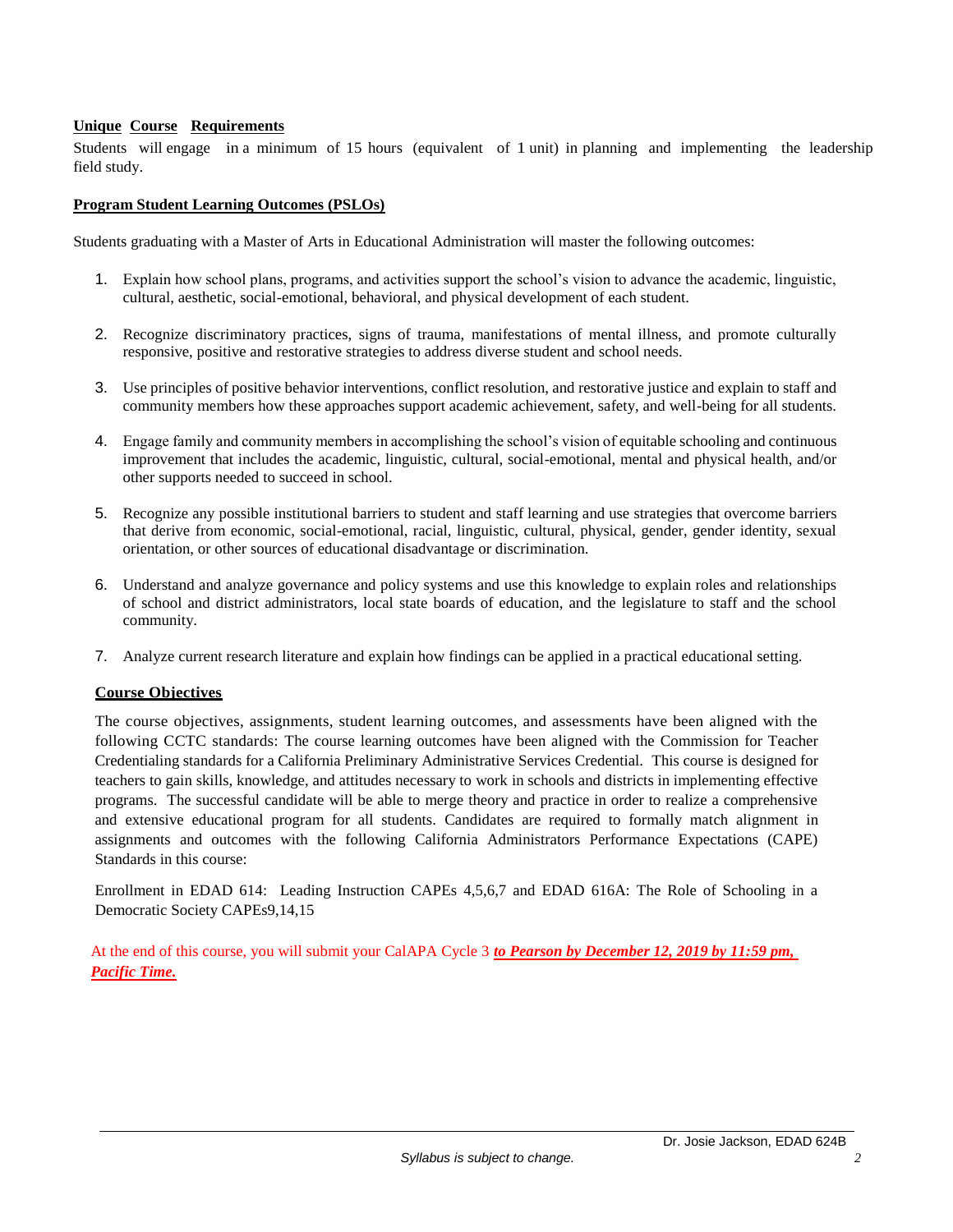# **California Administrator Performance Assessment (CalAPA)**

Beginning July 1, 2019 all California administrative credential candidates must successfully register for, complete, and pass the three cycles of the state-approved California Administrator Performance Assessment (CalAPA) to earn the Preliminary Administrative Services Credential. Candidates receive instruction through class assignments designed to meet the skills and knowledge required of the CalAPA, and complete the CalAPA three cycles during three units of supported field study time. Candidates pay \$425 to the CTC to register for the three cycles/assessments. New information for the 2019-2020 school year is pending at the following website:

[http://www.ctcexams.nesinc.com/TestView.aspx?f=HTML\\_FRAG/CalAPA\\_TestPage.html](http://www.ctcexams.nesinc.com/TestView.aspx?f=HTML_FRAG/CalAPA_TestPage.html)

# **Final Exam Statement**

There is no final exam.

# **School of Education/Course Attendance Policy**

Due to the dynamic and interactive nature of courses in the School of Education, all candidates (course participants) are expected to attend all classes and participate actively. At a minimum, candidates (course participants) must attend/participate more than 80% of class time, or s/he may not receive a passing grade for the course at the discretion of the instructor. Individual instructors may adopt more stringent attendance/participation requirements. Should the candidate (course participants) have extenuating circumstances, s/he should contact the instructor as soon as possible. *(Adopted by the COE Governance Community, December, 1997).*

# **Student Collaboration Policy**

The following will serve as the foundational principles by which we relate to each other as we learn together. As a community, we may add specifics to these principles as needed.

- We speak from our own experience
- We are open to hearing others
- We share air time equitably
- We are willing to have our thinking challenged
- We respect confidentiality
- We share experiences that are issue focused, not necessarily who said it or where
- Each of us participates using a "value added" approach by expanding upon ideas, providing examples, and/or expressing a different perspective.
- We will participate in discussions, presentations, and reflections that will prepare you to lead schools and communities as places where human differences are respected and where cultural proficiency is part of the teaching and learning process.

# **REQUIRED TEXTS, MATERIALS AND/OR ACCOUNTS**

## **Required Texts**

None. All materials are provided by Pearson Website through CalAPA Links/Information.

## **Cougar Course**

Fall 2019 EDAD 624B (901) 43645

# **COURSE LEARNING OUTCOMES**

**Leadership Cycle 3** focuses on coaching an individual teacher to strengthen teaching practices and improve student learning and/or well-being. Within the cycle of investigate, plan, act, and reflect, you will familiarize yourself with coaching and observation practices at the school; identify a volunteer teacher whom you will coach; and conduct a full coaching cycle, including a pre-observation meeting, a focused classroom observation to collect CSTP-related evidence of practice, and a post-observation meeting. Throughout this leadership cycle, you will reflect on your strengths and areas for professional growth as a coach and an equity-minded leader.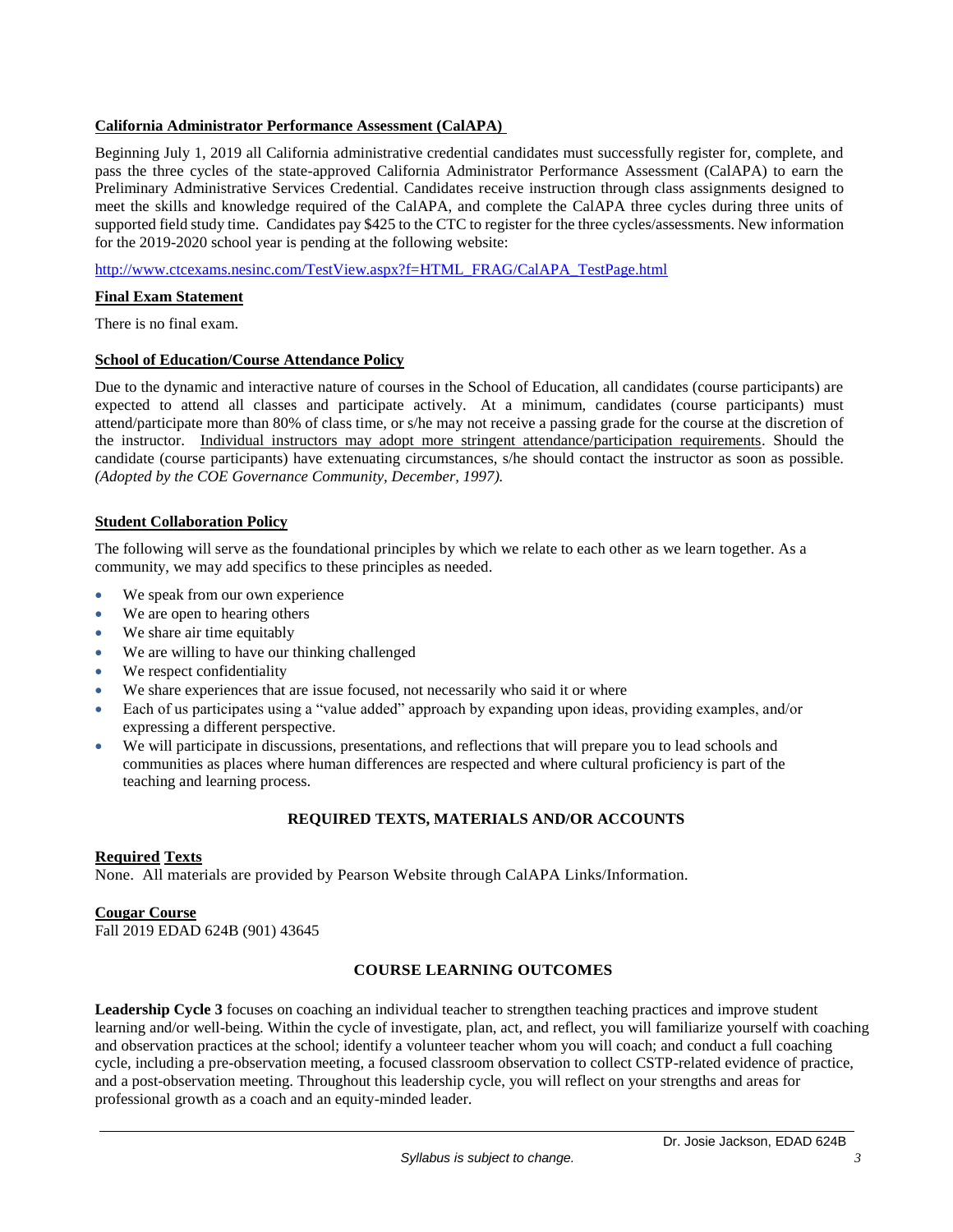#### Cycle Step What You Need to Do Evidence to Be Submitted Cycle Step Evidence to Be Submitted **Step 1:** Investigate (template provided in e Portfolio system) **Week 1 & 2 10/19-10/27 & 10/28-11/3** Familiarize yourself with, describe, and analyze the current teacher coaching, observation, and instructional feedback practices at the school and review the California Standards for the Teaching Profession (CSTP). How are the CSTP used at this school to support teacher growth and development? Identify a volunteer teacher for the coaching cycle and learn about the teacher's classroom context and students. • Provide a summary of the context and the teacher's prior experiences with coaching, observation, and/or instructional feedback to plan for the coaching cycle. • Written Narrative: Coaching, Observation, and/or Instructional Feedback Practices at the School and the Volunteer Teacher (no more than 5 pages) **STEP 1 FORM DUE 11/3 Step 2: Plan** (template and annotation tool provided in ePortfolio system) **Week 3 & 4 11/4-11/10 & 11/11—11/17** Plan, participate in, and video-record a pre-observation meeting with the volunteer teacher. With the volunteer teacher, jointly select **one or two** CSTP elements as a focus for the lesson observation and post-observation meeting. Review and collect a copy of the lesson plan to be observed and co-determine student work products that you will be able to review as an outcome of the lesson. Select 2 video clips from the pre-observation meeting that provide evidence of your coaching, and annotate the clips with brief rationales for coaching practices seen in the video. Four annotations titles include: Volunteer Teacher's Self-Assessment Lesson Plan Review CSTP Selection • Coaching and Observation Process • Written Narrative: Classroom Context, Lesson, and Observation (no more than 4 pages) Volunteer teacher's lesson plan (including student work product description) 2 annotated video clips (no more than 4 minutes each) of the preobservation meeting **STEP 2 FORM, LESSON PLAN, and 1 VIDEO CLIP DUE 11/17 Step 3: Act** (annotation tool provided in ePortfolio system) **Week 5 & 6 11/1-11/24 & 11/25-12/1** Conduct and video-record a classroom observation of the teacher's lesson. Follow all district policies regarding video-recording of students and teachers, and secure all required permissions. *YOU WILL NOT SUBMIT THIS VIDEO-IT IS FOR YOUR USE, SEE BELOW.* • Prepare for the post-observation meeting. 1. Watch the video recording of the lesson. 2. Analyze the CSTP-focused observation evidence you collected during the lesson. 3. Analyze student work products from the lesson and/or any other data related to the lesson. Jointly participate in a post-observation meeting with the volunteer teacher and **videorecord the meeting.** During the post-observation meeting, together with the volunteer teacher, watch the video of the lesson, review the CSTP–element-focused data collected during the observation, and analyze student work and/or other data related to the lesson. Select 1 to 5 video clips from the post-observation meeting that provide evidence of your coaching. Annotate the clips with brief rationales for coaching practices seen in the postobservation video. The five annotations include: o Teacher's Self-Assessment and Analysis of Practice o Evidence Sharing and Analysis o Effectiveness of Teaching Practices o Agreed-Upon Next Steps for Volunteer Teacher o Coaching Feedback • Specific notes from the observation and/or forms used to document the observation evidence related to the agreed-upon CSTP element(s) • Student Work Product Example(s) from the lesson used in the postobservation meeting  $\bullet$  1 to 5 annotated video clips (totaling no more than 10 minutes; a single clip must be at least 1 minute in length) of the post-observation meeting **NO FORM, SUBMIT ITEMS LISTED ABOVE DUE 12/1 Step 4: Reflect** (template provided for written narrative only in ePortfolio system) **Week 7 & 8 12/2-12/8 & 12/9-12/15** • Reflect on your learning and leadership development in relation to your coaching and observation abilities to support teacher growth. How do coaching and instructional feedback support teachers at the school site? • Describe continuous improvement steps for the volunteer teacher. • Reflective Narrative (no more than 4 pages of written or no more than 5 minutes of video explanation) **STEP 4 FORM** OR **VIDEO DUE 12/7** *NOTE:* **SUBMIT TO PEARSON FOR CYCLE 3 BY 12/12/19.**

# **SCHEDULE/COURSE OUTLINE**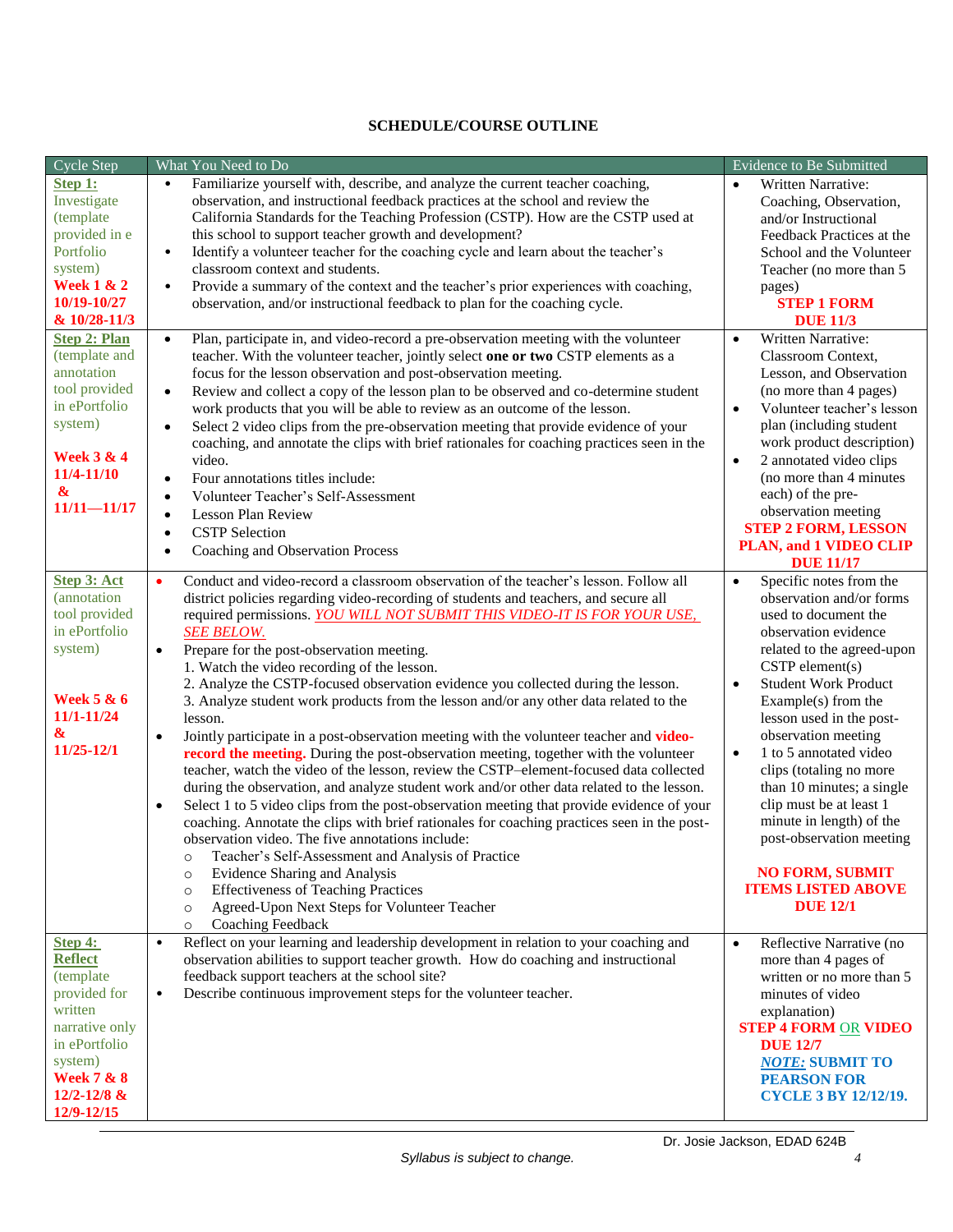# **COURSE REQUIREMENTS AND GRADED COURSE COMPONENTS**

# **Grading Standards**

This class is credit/no credit. There will be a pass/no pass grade for each of the following assignments:

**Cycle 3**

Step 1 Form

Step 2 Form, Teacher Lesson Plan, and 1 Video Clip (**no annotations)**

Step 3 (no form) *submit:* Your notes/forms from observation, student work (1 sample), 1 Video Clip **(no annotations**) Step 4 Form OR Video (submit one or the other)

# **Final Exam**

There is no final exam. However, your CalAPA Cycle 3 *MUST BE SUBMITTED to Pearson by December 12, 2019 by 11:59 pm, Pacific Time.*

# Electronic Communication Protocol

Electronic correspondence is a part of your professional interactions. If you need to contact the instructor, e-mail is often the easiest way to do so. It is my intention to respond to all received e-mails in a timely manner. Please be reminded that e-mail and on-line discussions are a very specific form of communication, with their own nuances and etiquette. For instance, electronic messages sent in all upper case (or lower case) letters, major typos, or slang, often communicate more than the sender originally intended. With that said, please be mindful of all e-mail and on-line discussion messages you send to your colleagues, to faculty members in the School of Education, or to persons within the greater educational community. All electronic messages should be crafted with professionalism and care. Things to consider:

- Would I say in person what this electronic message specifically says?
- How could this message be misconstrued?
- Does this message represent my highest self?
- Am I sending this electronic message to avoid a face-to-face conversation?

In addition, if there is ever a concern with an electronic message sent to you, please talk with the author in person in order to correct any confusion.

## **GENERAL CONSIDERATIONS**

CSUSM Academic Honesty Policy

 Students will be expected to adhere to standards of academic honesty and integrity, as outlined in the Student Academic Honesty Policy. All assignments must be original work, clear and error-free. All ideas/material that are borrowed from other sources must have appropriate references to the original sources. Any quoted material should give credit to the source and be punctuated accordingly.

 Academic Honesty and Integrity: Students are responsible for honest completion and representation of their work. Your course catalog details the ethical standards and penalties for infractions. There will be zero tolerance for infractions. If you believe there has been an infraction by someone in the class, please bring it to the instructor's attention. The instructor reserves the right to discipline any student for academic dishonesty, in accordance with the general rules and regulations of the university. Disciplinary action may include the lowering of grades and/or the assignment of a failing grade for an exam, assignment, or the class as a whole.

Incidents of Academic Dishonesty will be reported to the Dean of Students. Sanctions at the University level may include suspension or expulsion from the University.

Refer to the full Academic Honesty Policy at: [http://www.csusm.edu/policies/active/documents/Academic\\_Honesty\\_Policy.html](http://www.csusm.edu/policies/active/documents/Academic_Honesty_Policy.html)